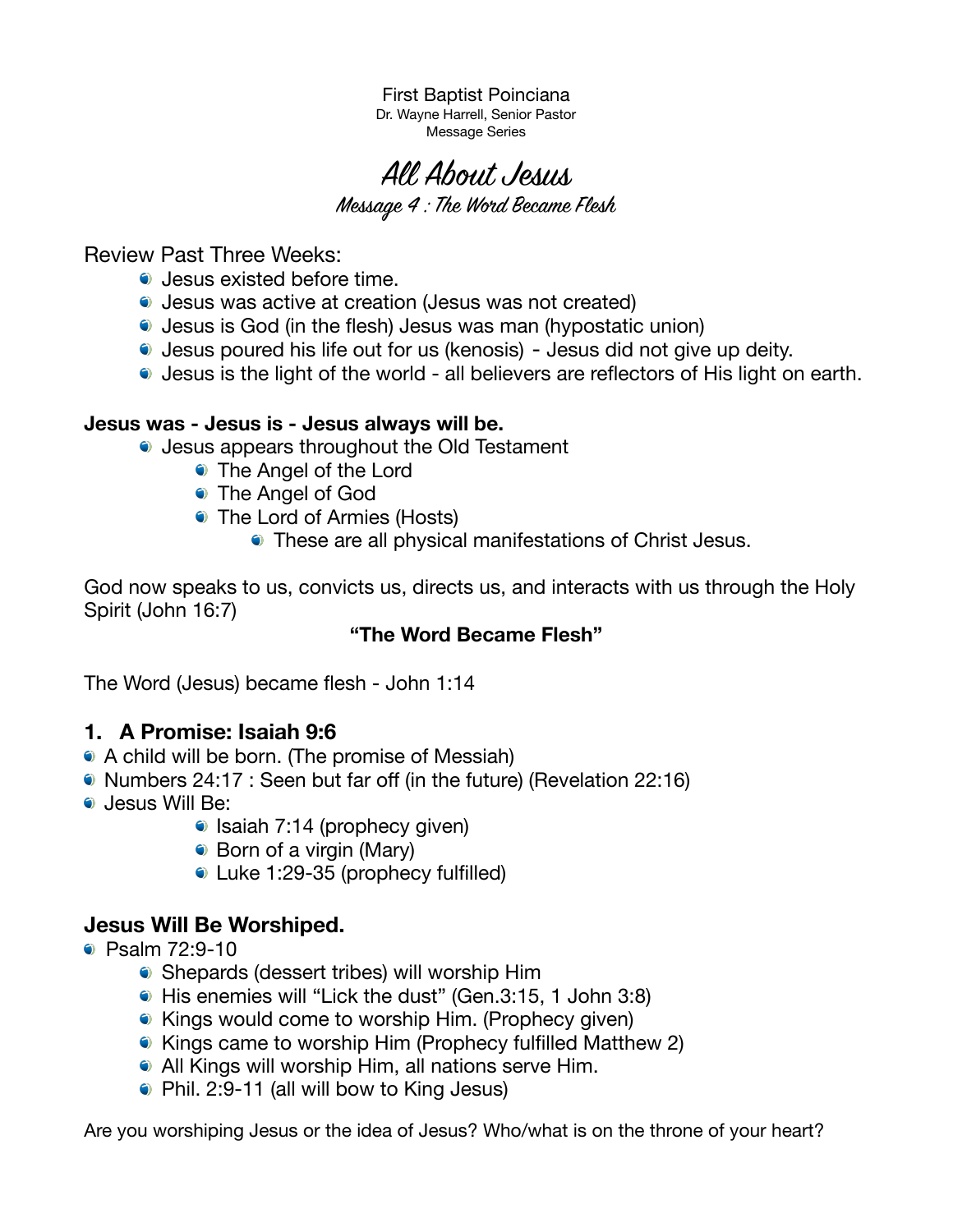# **God became flesh - Christ Jesus - Immanuel - God with Us (on earth)**

John 1:1-4 John 1:14

## **But why?**

Jesus came because of His great love for all humanity. To bring us back to relationship with God. (Jesus is our mediator)

Jesus came for you. Jesus Loves You!

#### **Love was the reason**

**Sin was why.** (Romans 3:23; 1 John 2:2)

NOTES:

# **2. A Son Was Given: Isaiah 9:6**

- Jesus had to be born as a child to come to earth but He is also the pre-existent Son of God who was given to us.
- Jesus came
	- Lived a perfect sinless life healed the sick washed feet loved the people on the fringe of the culture - was rejected by His own - was tried - wrongly convicted - beaten - tortured - crucified - and buried. But, He Rose Again bringing us Salvation and Victory!
	- $\bullet$  Isaiah 53 paints the picture for us.
- Jesus is the "Lamb of God that takes away the sins of the world" John 1:29
- A Son was given John 3:16, 1 John 2:2, 2 Corinthians 5:21, Romans 5:8
- Jesus was given for ME. Jesus IS THE GIFT OF CHRISTMAS.
- Each of us must accept the gift Jesus offers us. (Romans 6:23)

*Noel, Noel, Look what God has done. Noel, Noel, the story of amazing love. The Light of the World, given for us - Noel. (Tomlin)* 

# **3. He Rules the World: Isaiah 9:6-7; Luke 1:32-33**

- The day is coming when Christ will rule (this is the prophetic portion of this passagethe coming Millennial reign/rule of Christ)
- Wonderful, Counselor (Lawyer bringing justice), Mighty God, Eternal Father, Prince of Peace (Jesus will establish peace on earth)
- The government will be on His shoulders all the world will look to Him.
- His Kingdom will never end and will be prosperous (v7)
- Jesus will rule in Justice & Righteousness
- Isaiah 9:6-7 is echoed in Luke 1:32-33 Jesus will reign over all.